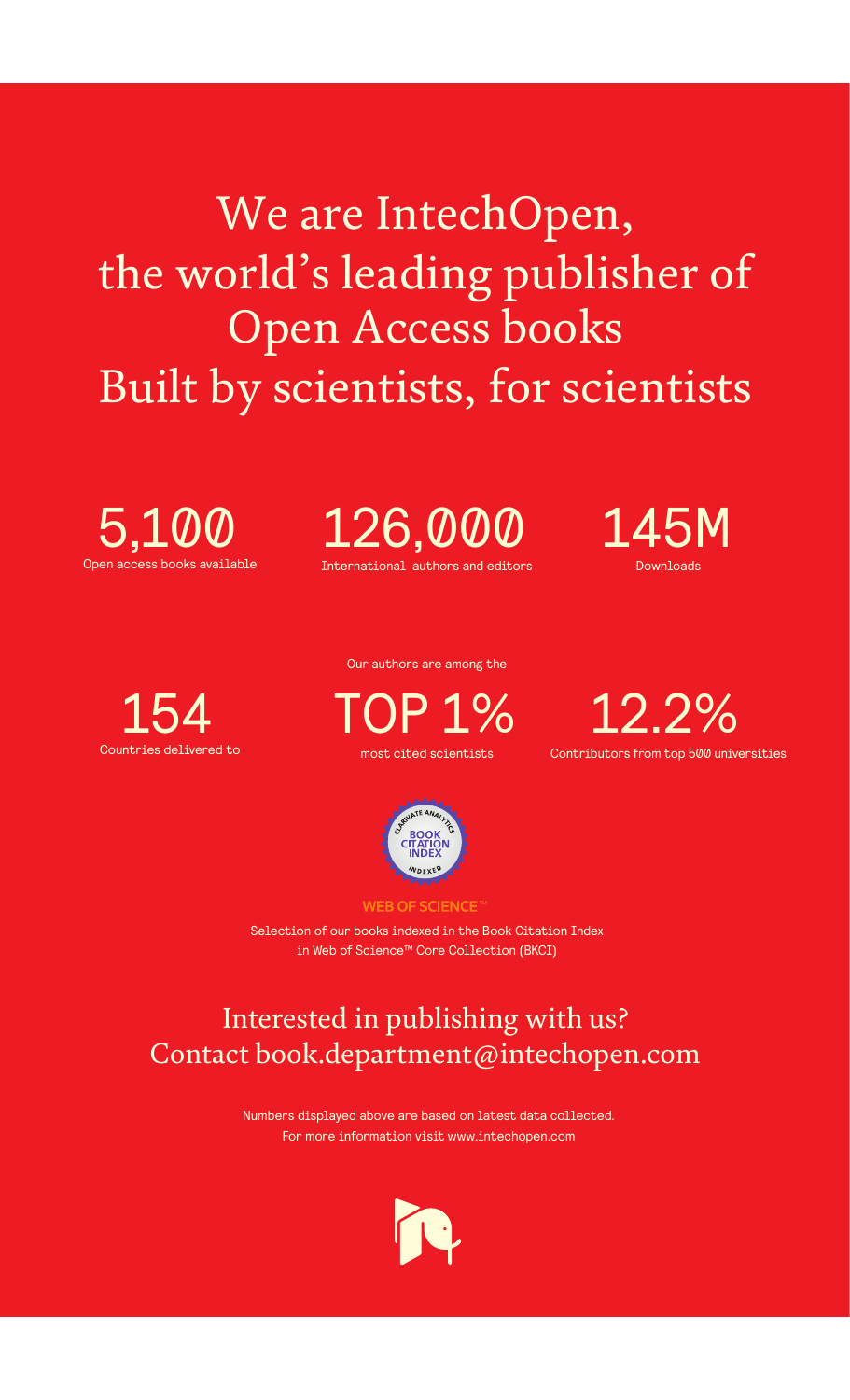**Chapter**

# Disinformation as a Society-Wide Threat: Journalism and 'Fakecracy' in Venezuela

*Andrés Cañizález, León Hernández and Luisa Torrealba*

#### **Abstract**

In political systems restricting communication by means of official controls on information, the dissemination of fake news, as well as counterfeit content in general, increases. Audiences in such locations can be more vulnerable to misinformation, as there are no contrasting sources to check or confirm what is being misrepresented. Concurrently, the dynamics of social media also make fact checking difficult given the large volume of content that can be accessed almost instantly. This piece reviews both concepts surrounding the fake news phenomenon and an approach to citizens' perception of misinformation in their midst. The existence of a political regime hellbent on controlling information creates conditions for citizens to echo rumors and hoaxes. The – still tentative – answer, precisely in view of a system that generally encourages disinformation, hinges on journalism, particularly that engaging in fact checking.

**Keywords:** fake news, disinformation, misinformation, journalism, audiences, Venezuela

#### **1. Introduction**

By April 2020, cell phone coverage reached 66% of the planet's total population (5.16 billion users), internet coverage reached 59% (4.57 billion users), and the number of active users on social media reached 49% (3.81 billion users) [1].

Meanwhile, by March 2020, every 60 seconds, 4.7 million YouTube videos were viewed worldwide, 4.1 million Google searches were completed, 2.5 million Snapchat snaps were created, 2.5 million images were viewed on Imgur, and 1.3 million logins on Facebook were completed, 1.1 million e-commerce transactions were performed, 190 million emails were sent, 59 texts were sent on Facebook, Messenger, and WhatsApp messaging, 19 million SMS messages were sent, 694,444 people posted on Instagram, 194,444 people posted on Twitter, and 400,000 apps were downloaded from Google Play and Apple Store [2].

Undoubtedly, in this age, the flood of information to which people are exposed has significantly marked the way they relate, interact, and access newsworthy information. By means of apps and social media, people receive a wealth of information in real time. The confines of time and space are no longer an obstacle to learning what happened elsewhere in the world immediately.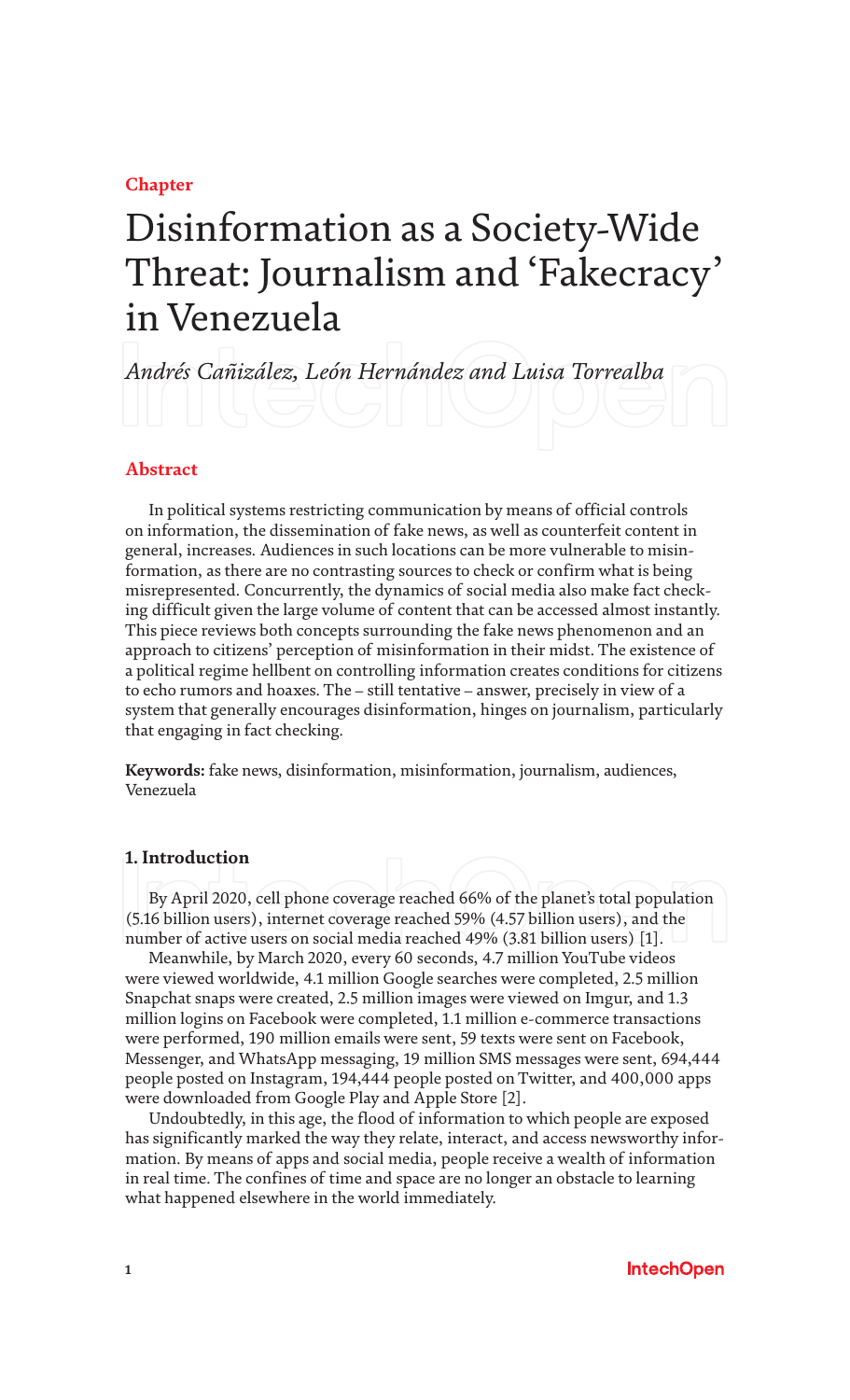The speed and amount of information exchanged is inversely proportional to users' ability to fact-check, filter, and prioritize it in an expeditious manner. This context sets the right conditions for rumors, misinformation, and fake news to play a major role.

#### **2. On the term 'fake news'**

Let us pause and consider the 'term fake news' from the perspective of its meaning in different languages, starting with Spanish, which is the mother tongue and primary language of academic production of the co-authors of this chapter.

In Spanish, the term 'fake news', untranslated, has gained momentum instead of its literal equivalent, *noticias falsas*.

How can this be *noticias falsas*? A news story can be false if a journalist has made mistakes and missed some information. It can be false if a government official lies on a public statement. It can also be false if a media outlet gives news showing only one side of reality for ideological reasons and shapes a news item after a conspiracy thesis, deviating from elements of accuracy in the treatment of information. Therefore, *per se*, *noticias falsas* seems to be a very broad term.

Spanish, unlike English, allows us to check whether the translation *noticias falsas* can have connotations that are more specific. In recent times, the use of the original English 'fake news' does not only refer to mere *noticias falsas* or a news item commonly associated with journalistic work. It seems that technology and the migration of human interaction to the digital realm has spawned new meanings that make 'fake news' seem incomplete or inaccurate.

In the first year of operations of the Venezuelan Observatory of Fake News (Observatorio Venezolano de Fake News, OVFN), founded by the authors and Professor Mariela Torrealba in July 2019, it has been noted that tampering with messages to manipulate the public opinion is linked to processes that, while reflecting the adjective 'fake' in their contents, pale in view of the tools that leave the mere 'fake' in a mild and insufficient description. This adjective becomes a robe that does not completely cover its wearer, and leaves out new ploys in the process of lying, creating confusion and misunderstanding, or seeking to control the belief systems of social media users.

When detecting the information units reviewed by the OVFN, dramatizations have constantly been found in audio messages, with voices of people weeping and crying alert on non-existent events. Additionally, a host of voice notes calling for protests that no groups have convened, making reckless statements to dupe the gullible in the troubled waters of distressing times, manipulating logos and screenshots with doctored graphic design, and using photos of children to make waves of false rumors regarding child abductions have been detected.

It has been noted that international writers and political figures have been misquoted in messages with criticism at certain regimes falsely attributed to them; messages have been forged by mixing half-truths with hoaxes to create confusion among retired persons regarding steps to collect their pension or discredit institutions. Also altered company logos have been used to deceive people into buying products, perform phishing of private banking information, harvest email accounts and send ads on Twitter, Facebook, WhatsApp, Instagram, or other social media.

In the barrage of malicious intentions to confuse people, to attack someone's character in the perception of others, or make them believe a situation that has been blown out of proportion, the resourcefulness of players in the shadows has included the simple, inexpensive, and easiest item to alter: a simple audio file containing false information expressing pain or fear. This has been part of the perverse game of creating disinformation units that also circulate, which are outright false, flooding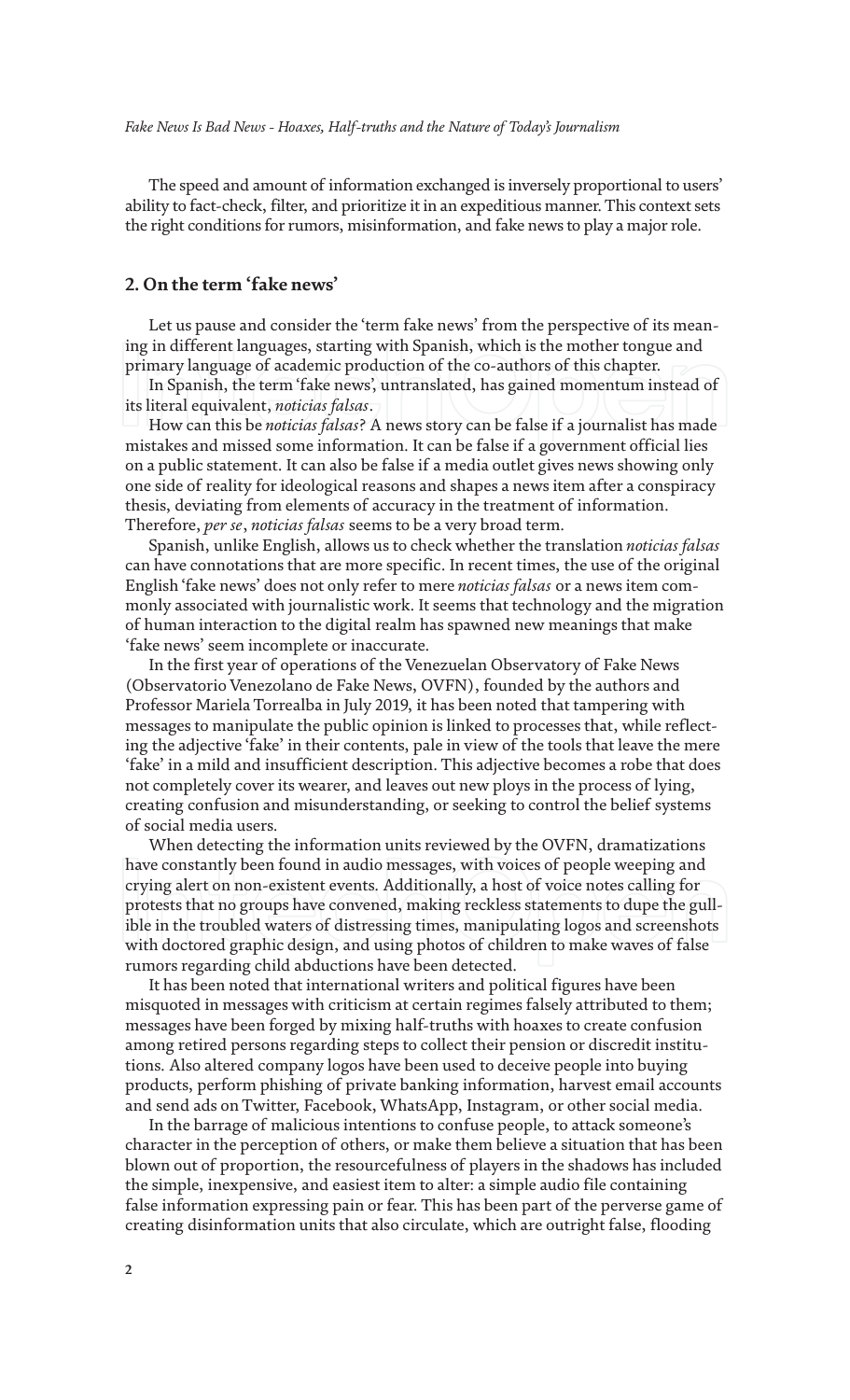the web and thereby seeking to disrupt the meanings and constructs that make up what people consider to be reality.

In summary, not only does the term 'fake news' refer to mere counterfeit content, but it also reaches beyond flat-out lying on mainstream media, a practice historically present since their inception. In their midst, intentional deception of leaders and sources has not escaped from public affairs, on issues regarding political power, propaganda, and ideological differences.

From the beginning of civilization to the present day, sometimes an official making a public statement on a certain subject lies. In that case, a journalist writes the note, quotes the statement, and the news is already false from its origin, from the communicational fact of the spokesperson's message, in an attempt at influencing beliefs of the society at which it is directed. In this case, it is a lie on a public statement, a hoax. The news is false because of the spokesperson's statement, not because the piece has been manipulated by its writer. In other words, in real life, it happens that officials lie and this is not considered fake news, although it is a component of misinformation. Hence the importance of the work done by those who check and detect lies and manipulation in public statements, contrasting them with evidence providing audiences with elements to assess whether something was false or some government or interest group intended to manipulate them.

We insist: One thing is the originally false and deceitful, where a falsehood has been stated and, as a communicational fact, it exists and is real, and another thing is the fabrication that someone said something, that a nonexistent statement has been made by an institution. There, the source does not lie, but someone, with misleading intent, counterfeits reality, fabricating an item under the guise of news, in the form of an alleged statement, a voice note, a message from a neighbor, a photo altered by fiction. A content is out there, actually trying to persuade, perhaps by appealing to emotions so it will go viral, because it is desirable, appealing, feared, or disgusting – therefore, because it is conspicuous, it is shared, creating a snowball effect that goes viral, deceiving, falsifying, and disturbing people's belief system.

#### **3. Misinformation and fake news**

The fake element is a component of misinformation that could be depicted as a three-legged table: The first one contains ideological propaganda of any kind; the second one, a structured muzzle with censorship mechanisms; and the third one, counterfeit content farms. Fake news may well be the hypotenuse of the triangle. In turn, the word 'disinformation' can be illustrated with a geometric shape of three vertices: a triangle of opacity, censorship, and manipulation.

The term 'fake news', or the one we have proposed to our Spanish-speaking colleagues, *contenidos falseados* (counterfeit content), cannot be replaced with 'misinformation'. Doing so would be to fall into a generalization that seeks to describe a part with the name of the whole. Fake news can cause misinformation, but they are not synonymous, and in that metonymy, inextricable aspects of each term, not necessarily equivalent to each other, go missing.

In many countries, the term 'fake news' has risen to prominence in the form a buzzword from the lips of government officials who often mention it to describe practices that they regard as "communicational attacks". This misuse of the term, in order to blame professional journalists with producing fake news simply because they are critical, has become popular in political circles. Additionally, in academic and journalistic realms, the term 'fake news' has begun to be rejected, and the word 'disinformation' is used to describe this phenomenon, despite the fact that this term also alludes to falsehood from government spokespersons and censorship mechanisms.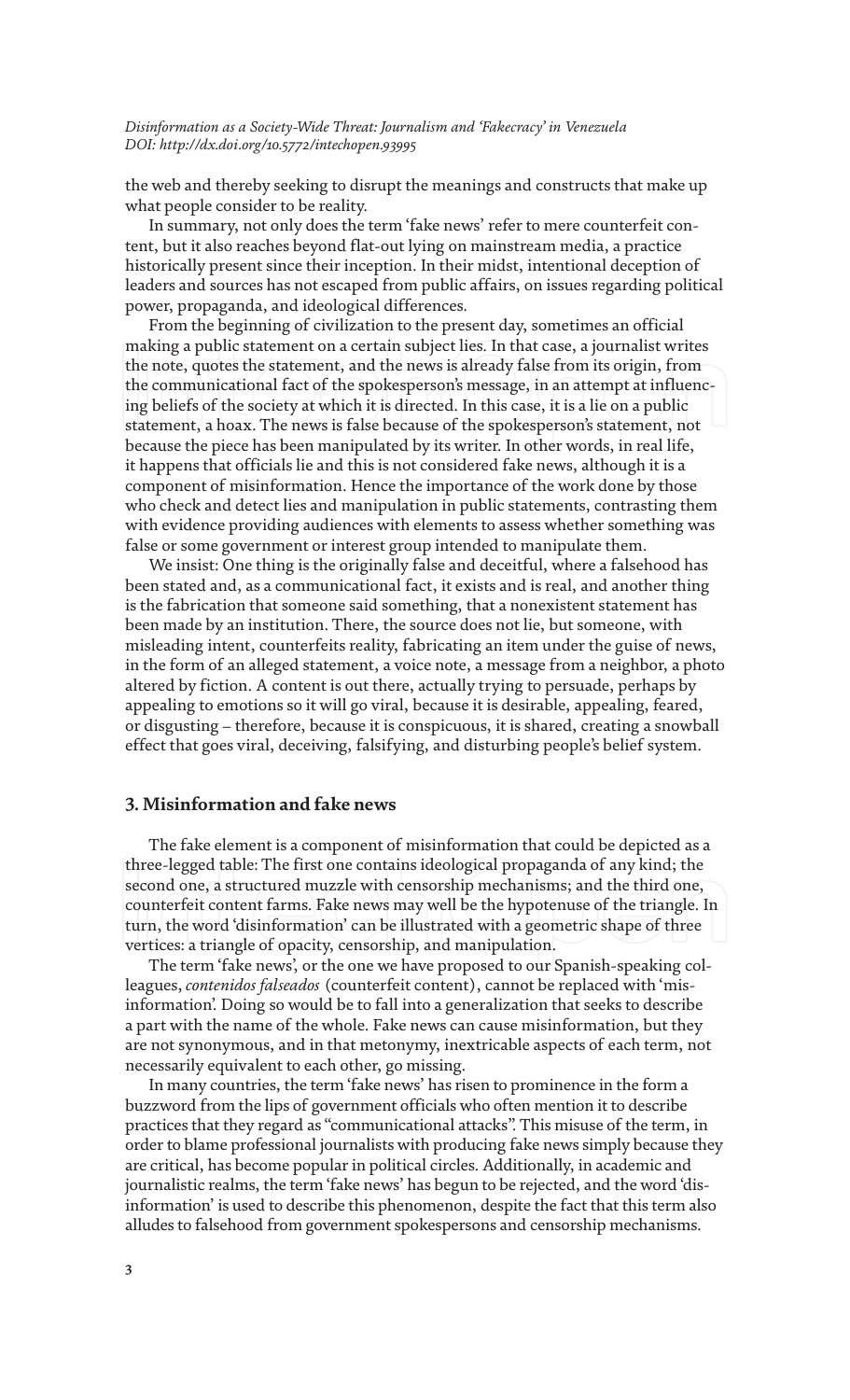Italian researcher, reporter, and teacher Simona Levi [3], an expert in the field of digital democracy, communication, and collective action against corruption, mentions the tendency to selectively omit the term 'fake news' in order to overlap it with the use of the dusty and once more household name 'disinformation'.

In certain circles, the term 'fake news' is rejected and 'disinformation' is preferred. As we will see, an underlying misinformation problem is certainly present. Not only does misinformation include false information, but also disinformation, i.e., the production of altered information in combination with facts or practices reaching far beyond anything resembling news, such as automated social media accounts (bots), doctored videos, or covert and targeted advertising [3].

The definition provided by the Spanish Royal Academy (Real Academia Española) in its Spanish Language Dictionary (Diccionario de la Lengua Española) for the literal verb form linked to 'disinformation' implies a deliberate intent:

*desinformar* (lit. "disinform")

- 1. (transitive) to give manipulated information intentionally in order to serve certain purposes.
- 2. (transitive) to give insufficient information or to omit it.

In Spanish, there is not a morphologic or semantic equivalent to 'misinform/ misinformation'.

Thus, it coincides, in the deliberate trait, with the noun 'disinformation' in English, per Merriam-Webster Dictionary [4]:

disinformation: false information deliberately and often covertly spread (as by the planting of rumors) in order to influence the public opinion or obscure the truth.

In Spanish, the verb *desinformar* is used to refer to ways of publically stating falsehoods, to creating fake news on social media or to disseminating counterfeit content, whatever this may be. The word also refers to omitting or giving insufficient information, that is, it includes concealing or conveniently failing to inform the public, thereby also alluding to preventing access to public information.

Giving intentionally manipulated information does not exclusively imply the use of fake news, since there are also mechanisms of deception associated with propaganda, that is, the communicational defense of ideological positions of certain governments, or distortion of reality by government spokespersons in order to hide sensitive information, turning it into privileged data only available to small elite groups. Disinformation, then, encompasses more acts than fabricating fake news.

Let us look at the other side of the syllogism: Is every fake news story made with the clear intent to 'disinform', as befits the intrinsic motivation behind this action so defined? What happens when, by mishandling sensitive information, the content is falsified organically, seemingly in an unintentional manner or in a way that cannot be attributed to a disinformation farm? For Romero [5], theoreticians have tried to disassociate these errors. "American and French researchers have separated consequential or mistaken disinformation (misinformation, *mésinformation*) from that premeditatedly and maliciously produced (disinformation, *désinformation*), thereby delimiting two distinct fields of study whose difference is based on the prior intent by the disinformation agent.

Romero acknowledges that, by not including a mistaken and unintentional component in the term, disinformation elements are left out by appealing to their deliberate nature and not to their consequences. Ultimately, as for the sender, it implies a deontological assessment on the legitimate or illegitimate purpose of their communication. Notwithstanding, what goes through the mind of a receiver who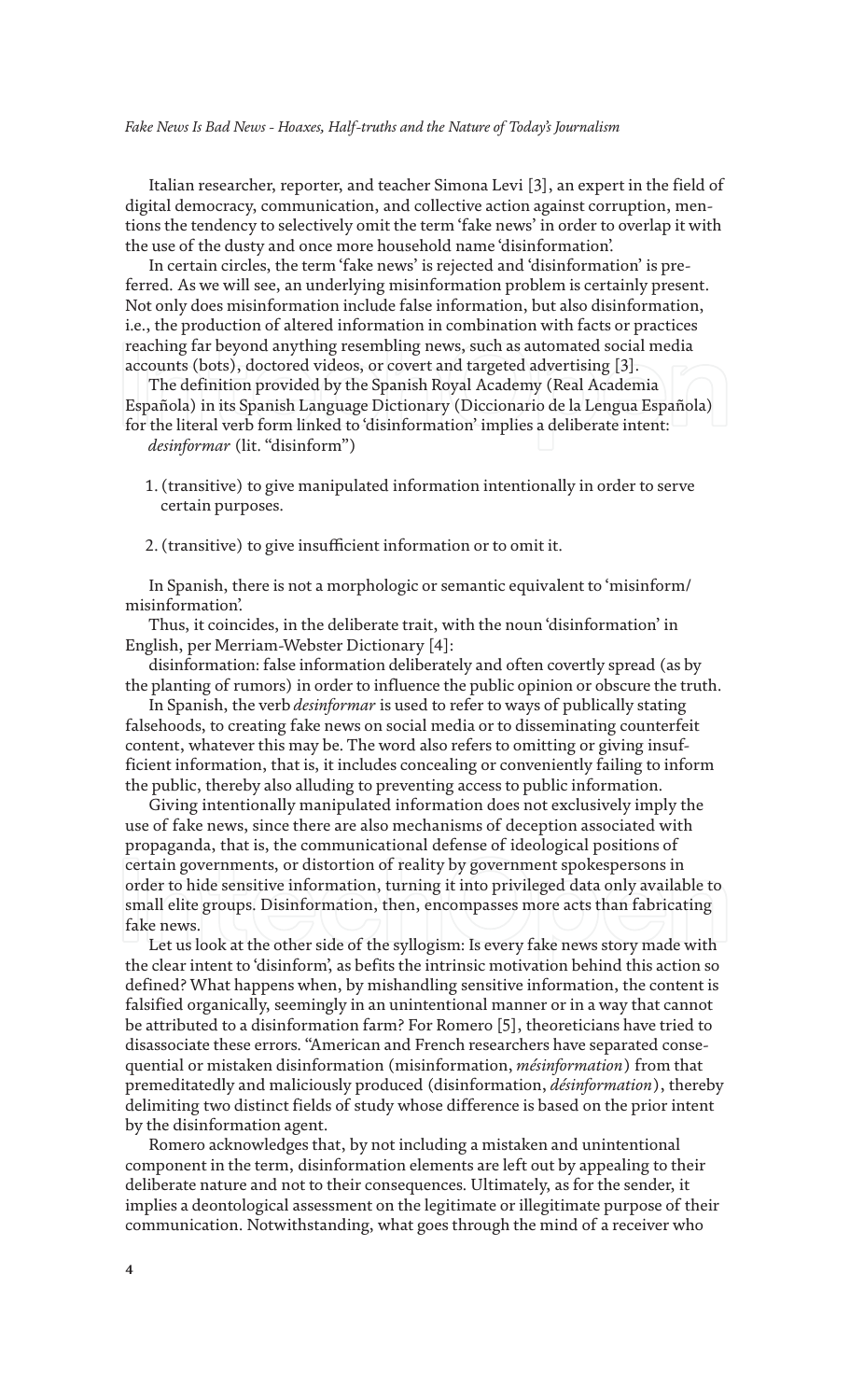is unaware of the deception? Is the intent of the sender evident in the content as to protect the receiver from the effects of the message on their perception?

Levy [3] finds that separating the unintentional aspect from the premeditated one could be compromising in terms of shielding those who unwittingly issue a false content without premeditation. By excluding them because of their lack of intent to manipulate – the above expert points out – they are removed from a problem of which they are a significant part and, contradicting those who believe that disinformation only exists when it is intentional, Levi points out that it includes misleading, inaccurate information resulting from something premeditated, but also from inertia and malpractice.

The term disinformation was used in the early 20th century by the Soviet regime (*dezinformatsiya*) to refer to activity linked to disseminating partially or completely false news, in an attempt to influence the public opinion, thereby disorienting it [6]. The Russians who migrated into France towards the end of World War I reported that the Bolshevik police used that term to refer to actions aimed at preventing the consolidation of the communist regime, hence its subsequent meaning, in 1944, per the Dictionary of the Russian Language, published in 1949, which defined disinformation as "the action of inducing error by means of deceitful information". In the Dictionary of the Russian Language, the ideological aspect included the meaning "the disinformation of the public opinion conducted in capitalist countries"; and in 1952, in the Great Soviet Encyclopedia, it was considered "the distortion that the United States exercised over global public opinion, through its enormous informational potential" according to Jacquard, as quoted by Andrés Rodríguez [7]. In the late 1950s, Rodríguez states that it was the Russians themselves who, through their secret service, the KGB, established disinformation offices, which replicated during the 1960s in other nations such as East Germany, Czechoslovakia, Hungary, Poland, and Bulgaria, then in the Soviet orbit. Disinformation was considered an instrument to condition individuals.

#### **4. The context in Venezuela**

In Venezuela, by January 2020, there were 20.5 million Internet users, 23.21 million active cell phone lines, and 12 million active social media users. Of these, 81% had access through mobile devices. There were 11 million Facebook users, 4.2 million Instagram users, and 1.3 million Twitter users [8].

Data regarding Internet and cell phone coverage in Venezuela would seem to indicate that a large section of the population has online access and can get information from the varied choices available on the Internet. However, reality includes other variables: Broadband speed in the month of March 2020 was 2.83 Mbps for downloads and 1.47 Mbps for uploads [9], placing Venezuela in second to last place worldwide for its slow connection speed (175 of 176) [10]. On the other hand, in recent years, there has been recurrent and selective blocking on news websites and social media by state-owned Compañía Anónima Nacional Teléfonos de Venezuela, CANTV, the largest Internet service provider (ISP) in the country, as well as by other privately owned ISPs [11].

These controls on Internet content have increased in the last five years with the incorporation of bots and trolls [12] by the government, in order to distort public discussion in the digital realm by positioning certain topics and messages for propaganda purposes on such social media as Twitter.

*The activity of SIBCI (Bolivarian System of Communication and Information [Sistema Bolivariano de Comunicación e Información]) officials and their bots positions, on a daily basis, hashtags that artificially rise to trending topics,*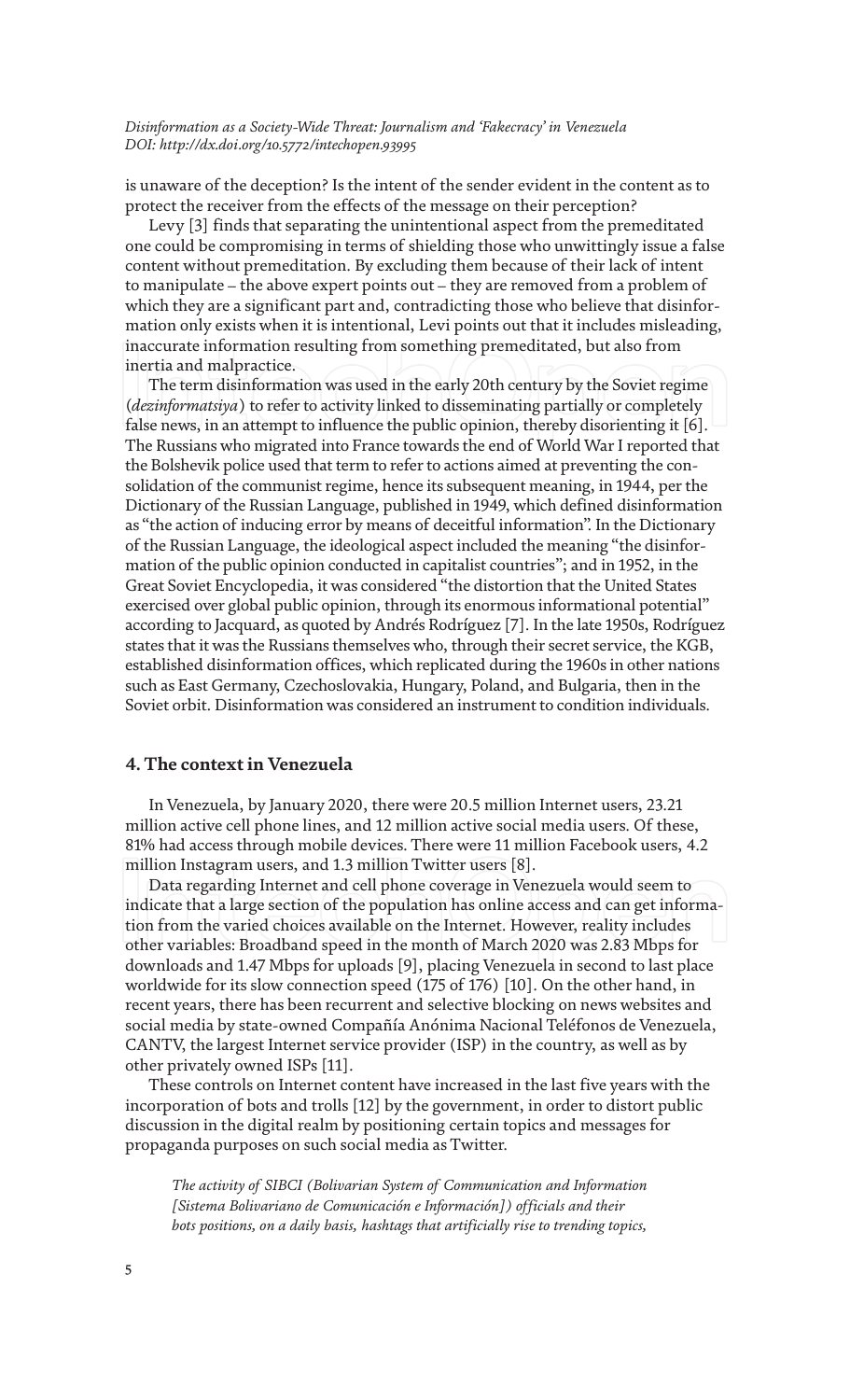*consequently burying the topics that are actually being discussed by Twitter users in Venezuela. Social spamming and trolling mechanisms are used, including fabrication of pseudo-news based on controversial tweets by public officials and trending topics powered by the SIBCI. The fact that many public officials do not declare to journalists, but instead direct them to follow their Twitter handles to receive information, helps consolidate this one-way government communication. This tactic makes it easier to 'introduce talking points' on the media, directing them to follow pseudo-news, which would otherwise have no impact on the public opinion [12].*

As part of the conflicts encouraged by the government, networks of cyber-activists [12] linked to the propaganda machinery, were also established to promote the political and ideological values of the 'socialist' model. Among the purposes of these networks are criminalizing dissidence and concealing or making invisible misdeeds in public administration (such as acts of corruption or human rights violations, poorly functioning utilities, etc.).

A restrictive regulatory framework for the exercise of information freedoms and communication rights, recurrent bureaucratic actions against the media (administrative penalty proceedings, seizure of equipment from radio and television stations), court procedures (arbitrary detentions for exercising the right to freedom of expression in which due process is not respected, trials initiated against journalists or media executives potentially resulting in jail terms), economic pressure triggering media shutdowns, executive orders resulting in censorship, buyouts of independent media outlets seeking to change their editorial lines, among others, must be added to the restrictions in the virtual realm.

The choices to get news in Venezuela are steadily narrowing. Government information is wrapped in a shroud of opacity, along with severe restrictions on the freedom to seek, receive, and disseminate information in a free and pluralistic manner. The shrinking of the mainstream media ecosystem results in audiences migrating to the digital realm in order to try to get information, and they are thereby left exposed to the intrinsic risks and limitations of this space, already described above.

Media shutdown or buyout by investors with ties to the government, while reducing the menu of information choices, has encouraged the emergence of independent digital journalistic initiatives, characterized by quality information and the conduction of extensive journalistic research covering public interest issues and bringing to light hidden misdeeds that affect citizens. In reason of the impact of their work, they have regularly faced censorship measures and content blocking, as well as developed mechanisms to protect their publications, and encouraged using such tools as virtual private networks (VPNs), so that audiences can overcome the blocking and gain access to their content.

Concurrently, dozens of sites self-described as news services have emerged; but they do not do a rigorous job and rather work as news aggregators that, in many cases, take content from other media without appropriate attribution. Some include, among their practices, the dissemination of shocking content, without any type of sources or documentary basis.

On the other hand, the state-owned media system, which includes dozens of radio stations, TV channels, print media, and a news agency, has become a propaganda machine. From this system, a single view of what is happening in the country, which favors the ideology of its particular socialist model, is conveyed.

Since the Nicolás Maduro administration, another strategy making evident abuse of the ruling power has been devised: The use of the entire system of public and private radio and television media in Venezuela for simulcasting overtly propaganda-oriented addresses without purchasing airtime and on a mandatory basis, known as *cadenas* (lit. "chains"). This is how, in 2019, 116 mandatory addresses were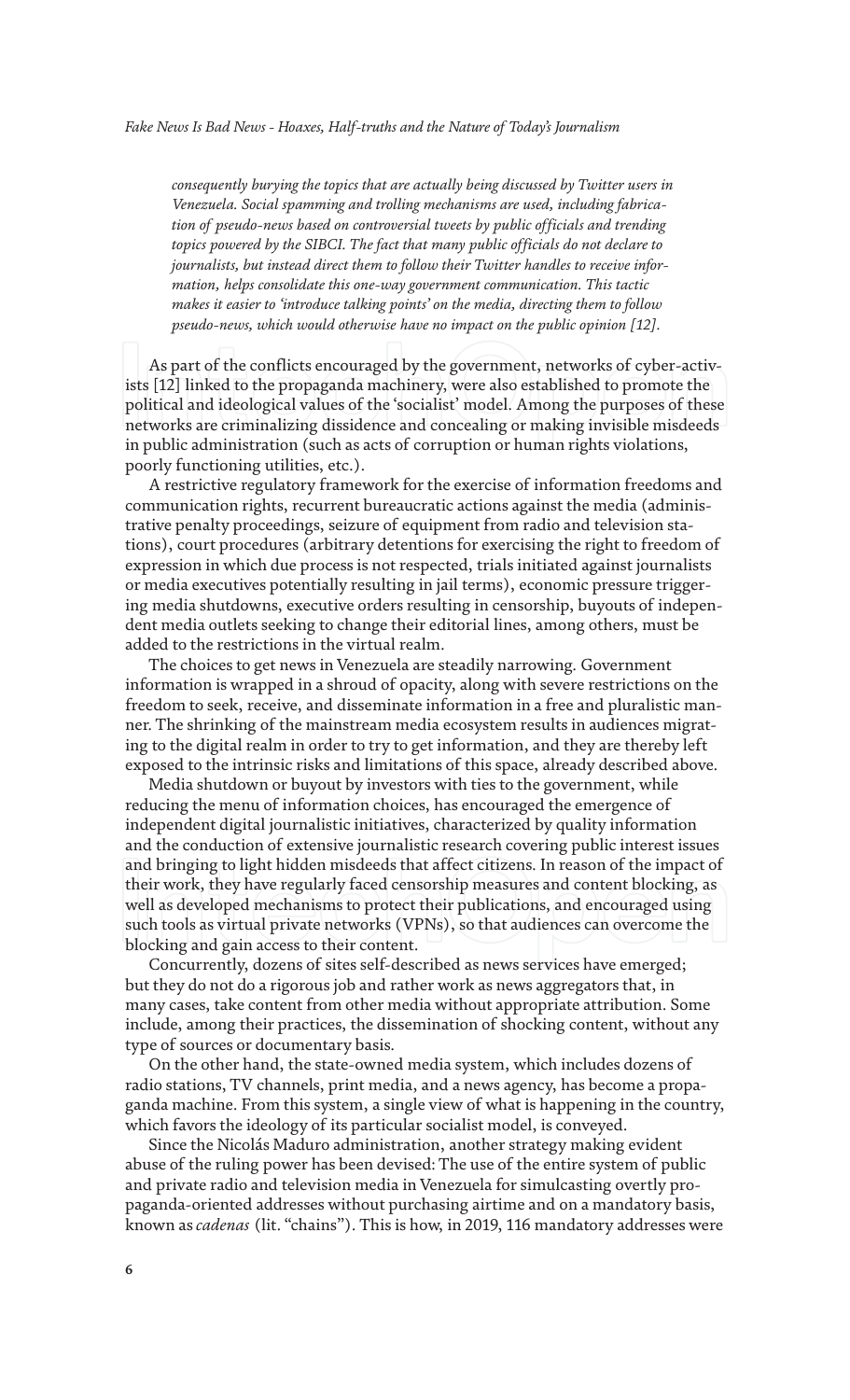broadcast on national radio and television *cadenas*, reaching 122 hours, 28 minutes and 54 seconds. Furthermore, the total number of hours of mandatory broadcasts since the regime's rise to power is 1161 hours, 46 minutes, and 10 seconds [13].

In addition, state-owned media have been used to criminalize dissidence and expose public opinion leaders, opposition political figures, human rights activists, and journalists to public scorn. Between 2013 and 2020, Maduro has appeared on the main state-owned television network, Venezolana de Televisión (VTV), for 1812 hours, 29 minutes, and 33 seconds. This complex outlook is the perfect seedbed for the use of disinformation as a strategy, whereby broadcasters spread their ideologies, beliefs, or prejudices to the detriment of fact checking.

Disinformation "consists of the intentional selection of biased, incomplete, or altered data," "all content fabricated and distributed" that is "false, inaccurate, or misleading […] intentionally designed, presented, and promoted to cause public harm or private gain" [14]. It is deceptive in order to modify the "perception" and influence the "behavior" of individuals or groups.

Disinformation processes are manifest among the public opinion "when information processes regarding important facts that in some way concern audiences are incomplete or non-existent" [15]. Disinformation can occur in circumstances such as those taking place worldwide today, under which citizens, via the Internet, are exposed to high doses of content that may result in "misinformation due to an excess of information", which occurs "when a wealth of information about an event is available, but it is provided in a partial, biased, contradictory, or confusing manner" [15].

It may occur as a result of "poor management of information" or as a result of "manipulation by sources, governments, interest groups, or the media themselves in order to prevent the public from clearly and fully perceiving the meaning of the facts" [15]. Unlike journalistic practices in which identification of sources and/or clarity regarding the source of news prevails, disinformation is based on the intent to confuse and encourage certain behaviors among the audience.

*The negativity of disinformation is based on the corruption of the reliable process of collecting and presenting facts. Thereby, those who produce it have an extensive menu of hybrid propositions, between the true and the false, in order to spawn doubt, fear, or controversy with the aim of biasing the perception and behavior of different social groups [14].*

#### **5. 'Fakecracy' in Venezuela**

In order to refer to government communications management based on lies in the digital era, we propose the term 'fakecracy'. It does not matter what ideology is adhered to by a given democratic or authoritarian government resorting to these communicational strategies. What matters is to denote, with this portmanteau, a recent phenomenon in political communications, powered by human interaction on social media by using tricks, ploys, to 'fakecratically' boost certain officials' popularity, set non-organic trends on Twitter, measure the reaction of the public opinion to potential policies through rumor campaigns, fuel fear of government sanctions, even if these are not overtly mentioned, in instances when social control against protests of any kind is necessary.

A government with a 'fakecratic' profile is one that makes premeditated use of falsehoods in official public statements as the basis of its communicational and doctrinal apparatus. It is one that rules from the false, the counterfeit, by establishing restrictions – penalizing or suppressing communicational rights of newscasters and audiences – to avoid the circulation of critical information. Various media have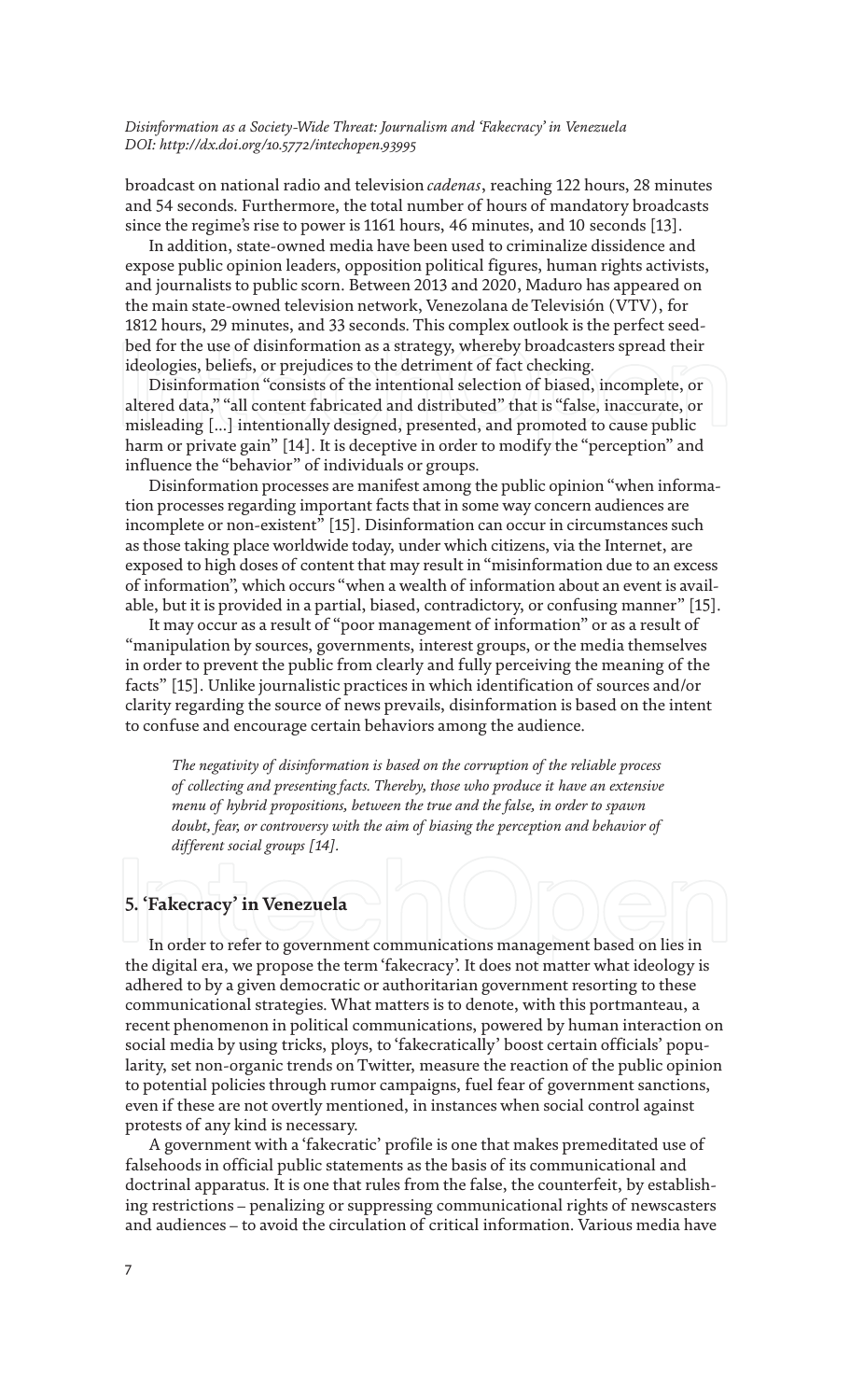kept track of lies told by leaders of their respective countries. This effort lays bare the intent of some actors in the Executive branch interested in manipulating the public opinion based on hoaxes or misdirection.

Fakecracy is directly linked to increasing the power of deception in public statements, when that power is enhanced by means of restrictions in the communicational sphere and non-transparent methods to boost trends on social media. What happens if anonymous fabrications are also made to damage the reputation of leaders of power factions not aligned to the official ideology? This is how, in practical terms, hoaxes undermine those "tolerated" spaces – broadcast media owned by the State and those allegiant to the government.

In an environment of fakecracy, criticism only occurs competitively in the digital realm, yet unequally, resulting from a less far-reaching and impactful internet coverage. The power of deception is fueled by censored mainstream media, since the consumption of information on the web is asynchronous. This diminishes the ability to organize social protest and mobilization, contrary to what would happen with criticism and synchronous coverage of certain events on broadcast media. It is managed by the power of media control in order to strip the social fabric of articulation options, of the knowledge product of a common cognitive experience from collective events.

The term fakecracy is suitable in these cases. Every time government officials evade their responsibility under claims that cannot be fact-checked, resulting from citizens and critical and independent press being denied access to public information; every time there is a communications environment where opacity clouds phenomena of great social impact from the public opinion, such as the status of the electric power infrastructure, epidemiological bulletins, or water quality; every time that transparency in government management is not possible because of the systematic failure of accountability regarding public investment, by making use of the media for propaganda and by means of omitting sensitive issues, by resorting to lies tailored by the government in service of the power elite in order to convince people of alleged conspiracies against the those in power, then we speak of fakecracy, of the power of lies, of what is false, counterfeit, used to cling to power.

The term fakecracy, as proposed, attempts at describing a government that links the political use of deception in official addresses, imposed as apparent truths unveiled by means of a communications apparatus also resorting to aligning and orchestrating statements from spokespersons along with counterfeit content circulating on the Internet and to forging non-organic pro-government trends on different social media. Consequently, fakecracies are regimes that resort to fake news in order to persecute dissidents.

We believe that Venezuela may be undergoing a fakecratic process. Part of the regime's communications policy has extolled the achievements of a socialist revolution providing "happiness", while blaming the American empire for the most severe socio-economic crisis in the nation's history. According to social indicators released by the National Survey on Living Conditions (Encuesta Nacional de Condiciones de Vida, ENCOVI) 2018, prepared by Andrés Bello Catholic University and published in 2019, 48% of the population lives in poverty and 94% without sufficient income to meet their basic needs [16].

The only way to counteract fakecratic schemes is freedom of communication, in the form of critical media that can be read, seen, or heard by the population. Therefore, fakecracy relies on citizens' vulnerability resulting from misinformation, rumor campaigns, non-organic trends fueled on social media, and the viralization of fake news.

Venezuelans are vulnerable to fakecracy because of a communicational environment characterized by: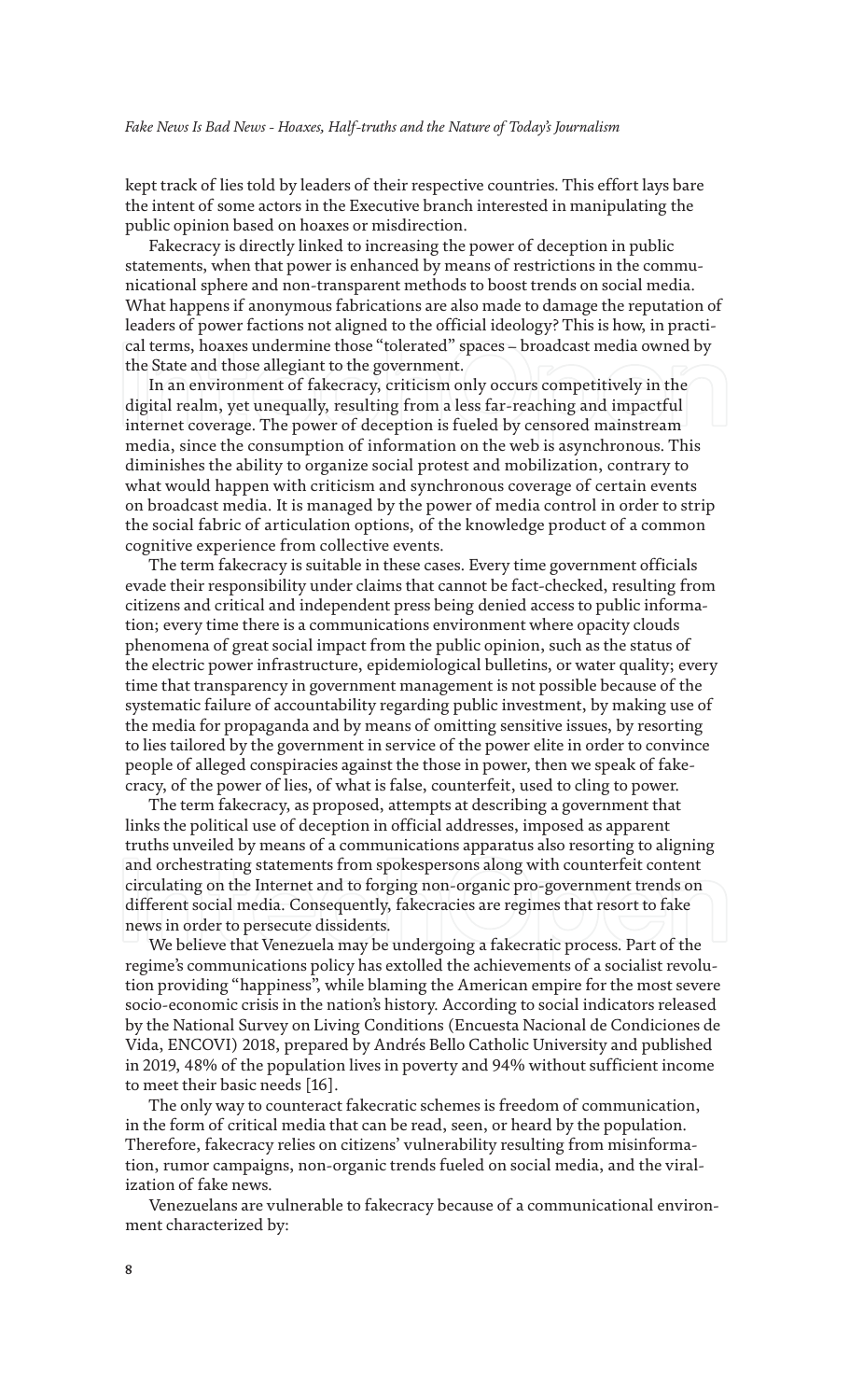- The inexistence of independent and critical print media, as a product of the government restrictions on newsprint imports, distributed at the discretion of state-owned Corporación Maneiro.
- The censorship of broadcast television channels. After the shutdown of flagship private network Radio Caracas Televisión (RCTV) in 2007, other private channels bowed to prior censorship. State-owned television maintained a propaganda machinery in favor of the regime, while some other outlets – El Universal daily, Globovisión news channel, Cadena Capriles publishing group – were acquired by government cronies, consequently changing their editorial lines [17].
- The removal of independent news channels from pay TV systems by decisions of the National Telecommunications Commission (Comisión Nacional de Telecomunicaciones, CONATEL), a media regulatory agency used as a political commissar.
- Poor Internet coverage [18].

Individuals' vulnerability to fakecracy increases in restricted information environments marked by other disinformation strategies such as denial of access to public information, censorship, and an official propaganda machinery.

#### **6. Journalism v. disinformation**

Prior fact checking, rigor in treatment, validation, clarity, cohesion, coherent speech, proper use of language (spelling and wording), and attribution of sources are fundamental conditions in journalism. Data search, on-site news coverage, time and space contextualization to assist in understanding events also are essential aspects. However, it is not a matter of reporting on just any event. Truly newsworthy information must possess such attributes as novelty, timeliness, social relevance, and human interest [15]. In order to be newsworthy, an event must have an impact on the community where it takes place. News, in its pure state, always arises from a surprising, shocking, paradoxical, or transcendental and, above all things, recent event [19].

It is important that journalistic work be done, as a starting point, under standards allowing guaranteeing the quality and rigor of its contents. "A news item, however, may lack some of these characteristics and be equally worthy of publication. But it will lose strength the further it moves away from such premises" [19].

Other elements, defined by Olga Dragnic as "news factors", are also relevant, conferring it informative value and serving as a guide in the process of informational hierarchization taking place within the media: immediacy, geographical proximity of the event, prominence of those involved in the news event (either in light of their social role or their performance in public office), connection of an event with a conflictive situation, effects or consequences thereof, suspension or absence of resolution, which is an indicator of a breakthrough (of economic, scientific, social, health, educational, or cultural nature), peculiarity, presence of unusual aspects, involvement of women in an event [15].

Journalism focuses on facts and goes beyond the obvious. "The knowledge of a concrete fact by the journalist should not be enough to conclude their work. Both they and the editor later reviewing their text must go beyond and search for consequences and repercussions, along with, of course, its background. Sometimes these can become very important regarding the news event" [19].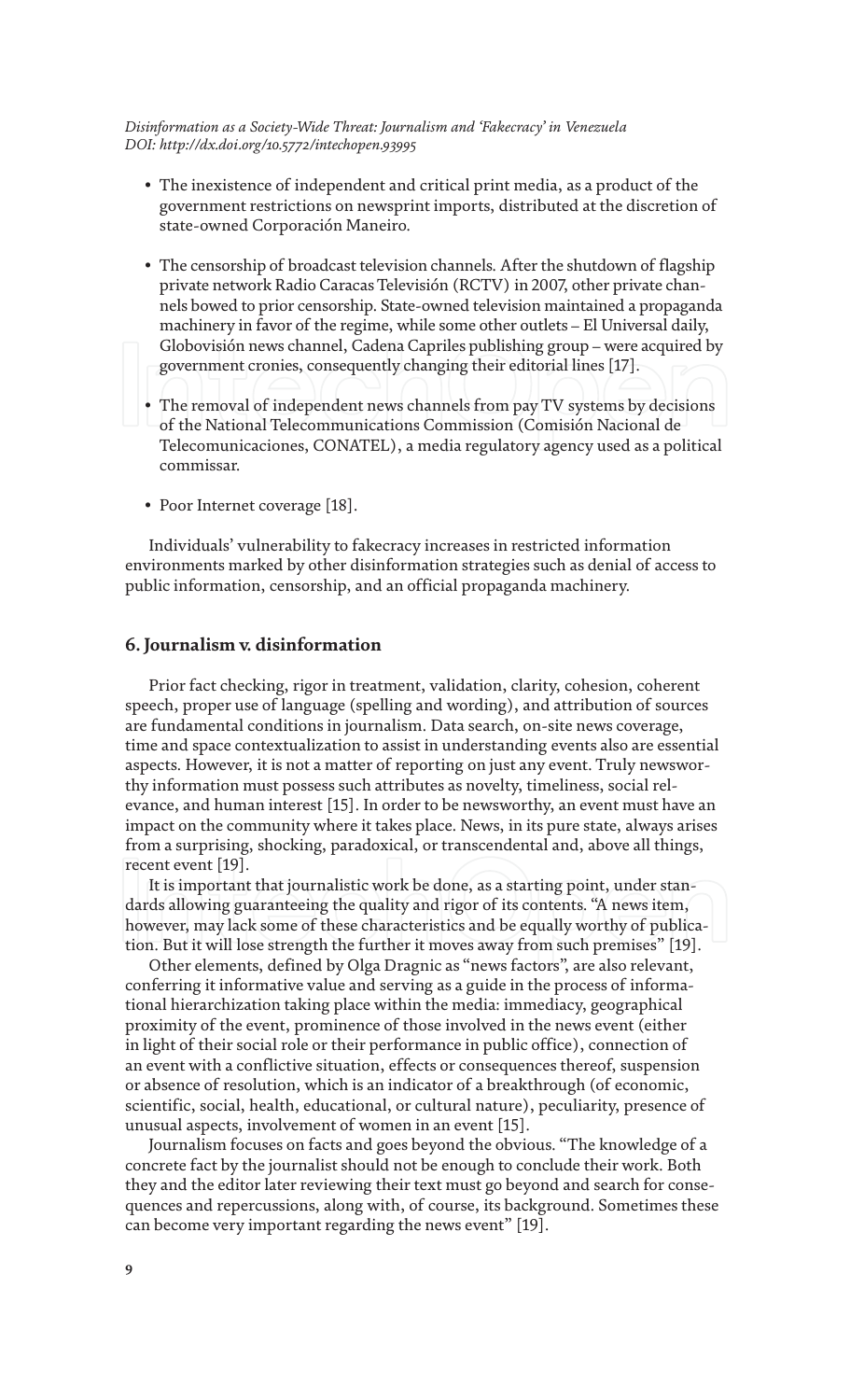#### **7. In closing: human rights standards**

Under international human rights law and doctrine, all persons have the right to freely express ideas and thoughts "of all kinds" through any medium. Furthermore, they have the right to seek, receive, and disseminate information of their interest, without any preconditions or censorship. Today we cannot speak of receivers or passive subjects amidst the information overflow that exists in the world. Any person who has a digital device and an Internet connection can become a newscaster in full exercise of their freedom of expression.

However, the media and journalists, through the exercise of their informative role, "materialize" this right, as stated by the Inter-American Court of Human Rights in its Advisory Opinion AO-5/85 of November 13, 1985, regarding mandatory membership under the law in a professional association for the practice of journalism:

*If freedom of expression requires, in principle, that the communication media are potentially open to all without discrimination or, more precisely, that there be no individuals or groups that are excluded from access to such media, it must be recognized also that such media should be, in practice, true instruments of that freedom and not vehicles for its restriction. It is the mass media that make the exercise of freedom of expression a reality. This means that the conditions of its use must conform to the requirements of this freedom, with the result that there must be, inter alia, a plurality of means of communication, the barring of all monopolies thereof, in whatever form, and guarantees for the protection of the freedom and independence of journalists [20].*

This role of materializers of freedom of expression, recognized by the Inter-American Court of Human Rights, is more than a privilege; it is a commitment made by the media and journalists to guarantee that societies can access information regarding matters of public interest. To the extent that a society is informed, in a free and pluralistic manner, citizens have the necessary input to join public debate and contribute to the defense and/or strengthening of democracy.

Consequently, as the Court has pointed out, plurality and independence of the media and journalists undoubtedly act as a counterweight to the powers-that-be. They contribute to balancing the distortions or manipulations exerted by such powers through after-truth and disinformation practices.

As the Inter-American Court of Human Rights has expressed therein, freedom of expression constitutes the "cornerstone of democracy":

*Freedom of expression is a cornerstone upon which the very existence of a democratic society rests. It is indispensable for the formation of public opinion. It is also a conditio sine qua non for the development of political parties, trade unions, scientific and cultural societies and, in general, those who wish to influence the public. It represents, in short, the means that enable the community, when exercising its options, to be sufficiently informed. Consequently, it can be said that a society that is not well informed is not a society that is truly free [20].*

Moreover, it grants journalism a privileged position in the defense of democracy and the rights to information and free expression by stating: "Journalism is the primary and principal manifestation of freedom of expression of thought" [20].

This status of journalism and the media as defenders of democracy is ratified by The United Nations (UN) Special Rapporteur on Freedom of Opinion and Expression, the Organization for Security and Co-operation in Europe (OSCE)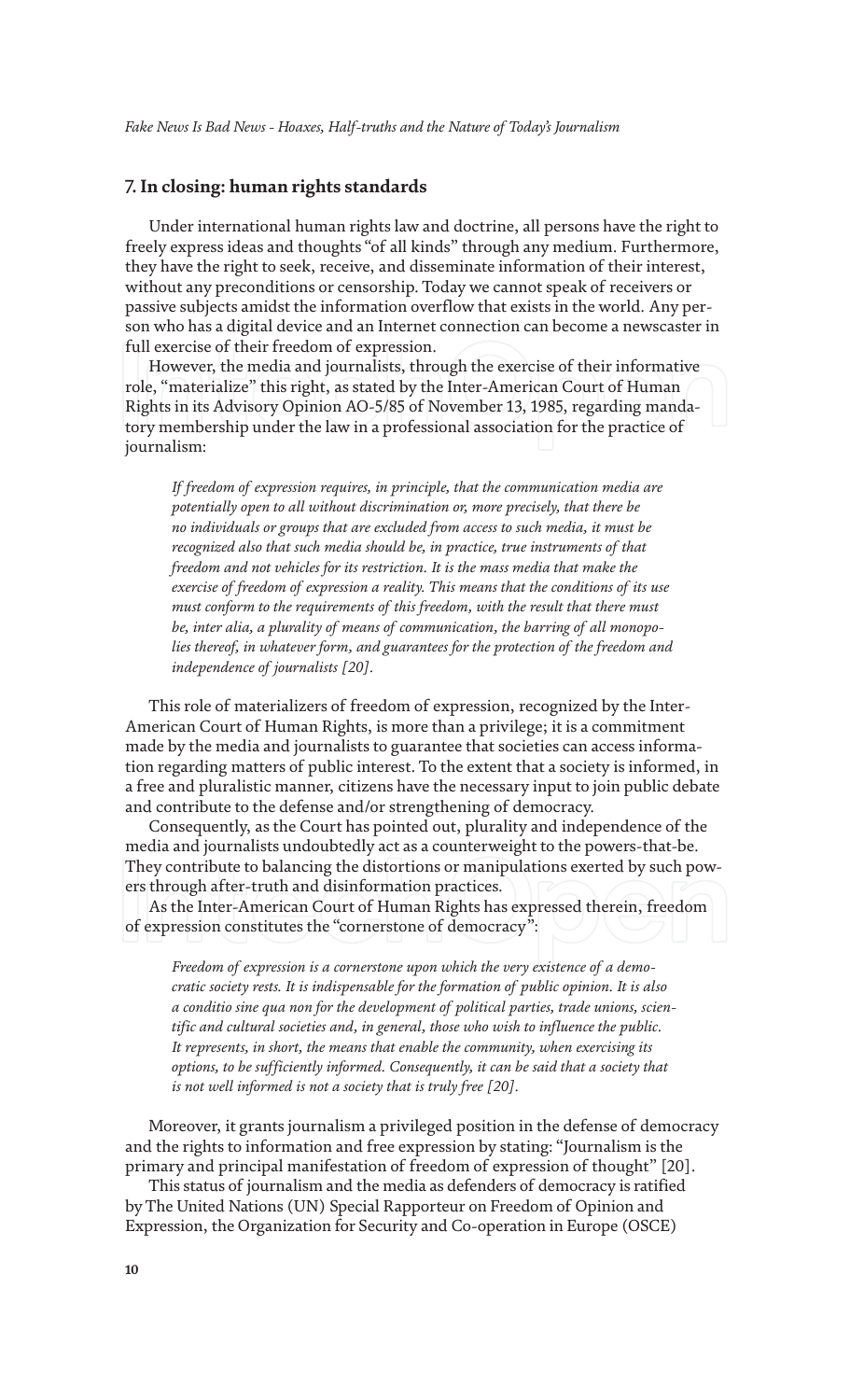Representative on Freedom of the Media, the Organization of American States (OAS) Special Rapporteur on Freedom of Expression and the African Commission on Human and Peoples' Rights (ACHPR) Special Rapporteur on Freedom of Expression and Access to Information. In their Joint Declaration on Freedom of Expression and "Fake News," Disinformation and Propaganda, they established that "It is the mass media that make the exercise of freedom of expression a reality. This means that the conditions of its use must conform to the requirements of this freedom" [20].

Similarly, the declaration warns that: "State actors should not make, sponsor, encourage or further disseminate statements which they know or reasonably should know to be false (disinformation) or which demonstrate a reckless disregard for verifiable information (propaganda)" [21].

Practices such as the use of digital operators (trolls) to boost propaganda content and make other issues of citizen interest invisible, as documented by Puyosa [12], are contrary to the standards set by the declaration.

It should be reminded that the Inter-American Commission on Human Rights, in Principle 5 of its Declaration of Principles on Freedom of Expression, states that "[…] the arbitrary imposition of information and the imposition of obstacles to the free flow of information violate the right to freedom of expression" [22].

"State actors should, in accordance with their domestic and international legal obligations and their public duties, take care to ensure that they disseminate reliable and trustworthy information, including about matters of public interest, such as the economy, public health, security and the environment" [21].

This premise of the Joint Declaration on Freedom of Expression and "Fake News", Disinformation and Propaganda, is also repeatedly violated in Venezuela. Opacity of information is proven by the concealment and denial of access to documents essential for citizen control of public administration, such as reports and statistics of public agencies, epidemiological bulletins, and economic indicators (inflation and price indices), among others. Nevertheless, well-supported research, conducted by independent journalists and media, can contribute to breaking the siege and opacity on information, by providing citizens with fact-checked and contrasted information on matters of public interest.

In spite of the restrictions to the informative freedoms, journalists of emerging digital media in Venezuela have organized in the last years, managing to do informative work, in which they have brought to public light facts that had been concealed regarding corruption, human rights violations, damage to utilities infrastructure, among others.

The development of ethics-based journalism can generate essential sources of newsworthy information, with criteria for methodological rigor and fact-checked information, thereby contributing to rebuilding trust and credibility in what we read, see, or hear. If based on the tenets of what is considered and defined as authentic journalism, which we have reviewed in this chapter, and by making this authentic journalism a reference to obtain information, the risks posed by fake news and disinformation will be reduced. Citizens would be better and more adequately informed and equipped with useful tools to develop personally, exercise their rights, and participate in a free and pluralistic exchange of ideas, necessary for the preservation of democracy.

#### **Conflict of interest**

The authors are Venezuelan Fake News Observatory management.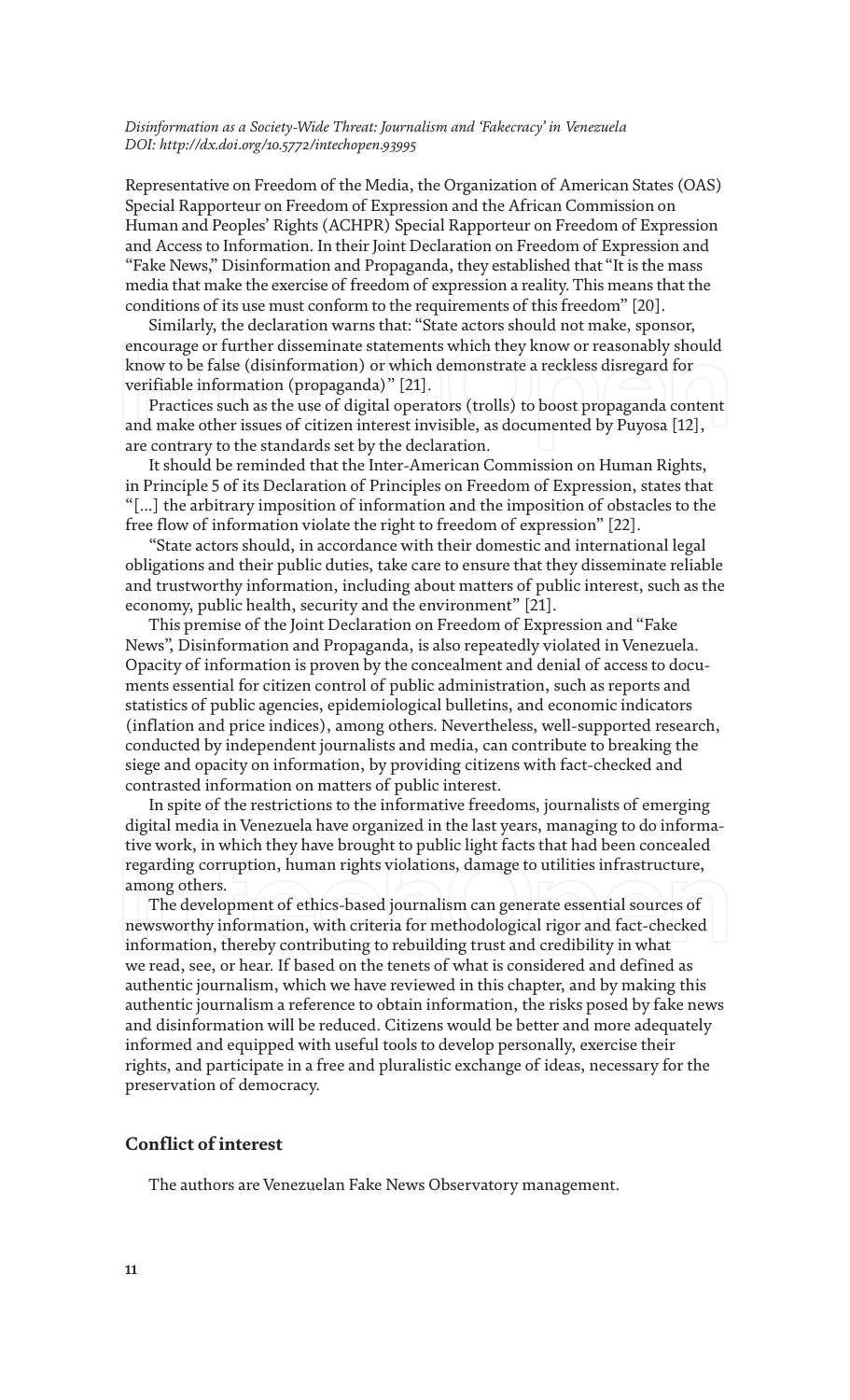### **Author details**

Andrés Cañizález $^1$ , León Hernández $^1$  and Luisa Torrealba $^{2\ast}$ 

1 Andrés Bello Catholic University, Caracas, Venezuela

2 Institute for Communications Research at Central University of Venezuela, Caracas, Venezuela

\*Address all correspondence to: torrealbamesa@gmail.com

#### **IntechOpen**

© 2020 The Author(s). Licensee IntechOpen. This chapter is distributed under the terms of the Creative Commons Attribution License (http://creativecommons.org/licenses/ by/3.0), which permits unrestricted use, distribution, and reproduction in any medium, provided the original work is properly cited. CO BY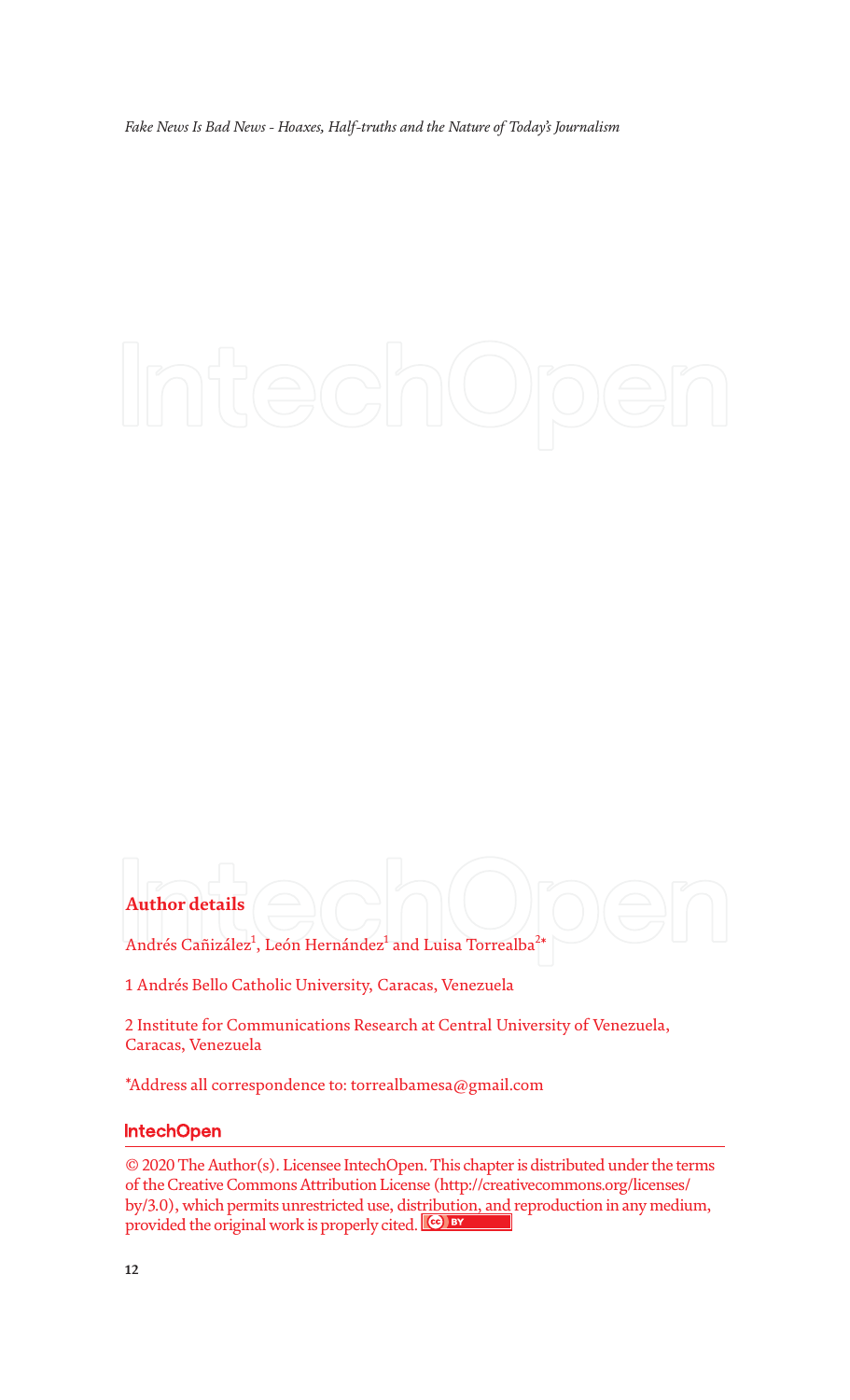#### **References**

[1] We Are Social. Digital around the world in April 2020 [Internet]. New York: We Are Social Inc.; 2020 Apr 23 [cited 2020 May 08]. Available from: https://wearesocial.com/blog/2020/04/ digital-around-the-world-in-april-2020.

[2] Lewis L. What Happens in an Internet minute 2020 [Image on internet]. Malibu: All Access Music Group; 2020 [cited 2020 Apr 8]. Available from: https://www.allaccess. com/merge/archive/31294/infographicwhat-happens-in-an-internet-minute

[3] Levi S. #FakeYou, Fake News y Desinformación. 2<sup>nd</sup> ed. Barcelona (ES): Rayo Verde Editorial; 2019. 224 p.

[4] Merriam-Webster Dictionary [Internet]. Springfield, MA: Merriam-Webster Inc.; 2020. Disinformation; [cited 2020 Mar 02]; [1 screen]. Available from: https://www.merriamwebster.com/dictionary/disinformation

[5] Romero L. Pragmática de la desinformación: estratagemas e incidencia de la calidad informativa de los medios [Thesis - Internet]. Huelva: Universidad de Huelva; 2014 [cited 2020 Feb 10]. 349 p. Available from: http://rabida.uhu.es/dspace/bitstream/ handle/10272/9605/Pragmatica\_de\_la\_ desinformacion.pdf?sequence=2

[6] Zanacchi A. Opinione pubblica, mass media, propaganda. Rome: Editrice LAS; 2006. 503 p.

[7] Rodríguez A. Basis of the concept of disinformation as a manipulative practice in political communication and international relations. Historia y Comunicación Social [Internet]. 2018 Apr [cited 2020 May 7]; 23(1):231- 244 Available from: https://revistas. ucm.es/index.php/HICS/article/ view/59843/4564456546924 doi: https:// doi.org/10.5209/HICS.59843

[8] Shum Y. Situación digital, Internet y medios interactivos Venezuela 2020. [Internet]. Caracas: Yi Min Shum Xie; 2020 [cited 2020 Apr 15]. Available from: https://yiminshum.com/ social-media-venezuela-2020/

[9] Speedtest. Venezuela March 2020: Fixed Broadband [Internet]. Seattle: Ookla LLC; 2020 [updated 2020 Apr 18; cited 2020 Apr 18]. Available from: https://www.speedtest.net/ global-index/venezuela#fixed

[10] Speedtest. Global Speeds March 2020: Fixed Broadband Global Average. [Internet]. Seattle: Ookla LLC; 2020 [updated 2020 Apr 18; cited 2020 Apr 18]. Available from: https://www. speedtest.net/global-index

[11] Freedom House. Freedom on the Net 2019: The Crisis of Social Media. Washington, DC: Freedom House; 2019. [cited 2020 Feb 7]. 29 p. Available from: https://www.freedomonthenet.org/ sites/default/files/2019-11/11042019\_ Report\_FH\_FOTN\_2019\_final\_Public\_ Download.pdf

[12] Puyosa I. Political control on the Internet in the context of a hybrid regime. Venezuela 2007-2015. Teknokultura Journal of Digital Culture and Social Movements [Internet]. 2015 Sep-Dec [cited 2020 Apr 18]; 12(3):501-526. Available from: https:// revistas.ucm.es/index.php/TEKN/ article/view/50392/47838 doi: https:// doi.org/10.5209/rev\_TK.2015.v12. n3.50392

[13] Monitoreo Ciudadano. Cadenómetro: Contador de horas de Nicolás Maduro en Cadena Nacional de Radio y Televisión en Venezuela [Internet]. Caracas: CIC-UCAB; 2020 [updated 2020 Apr 07; cited 2020 Apr 07]. Available from: http://monitoreociudadano.org/ cadenometro/